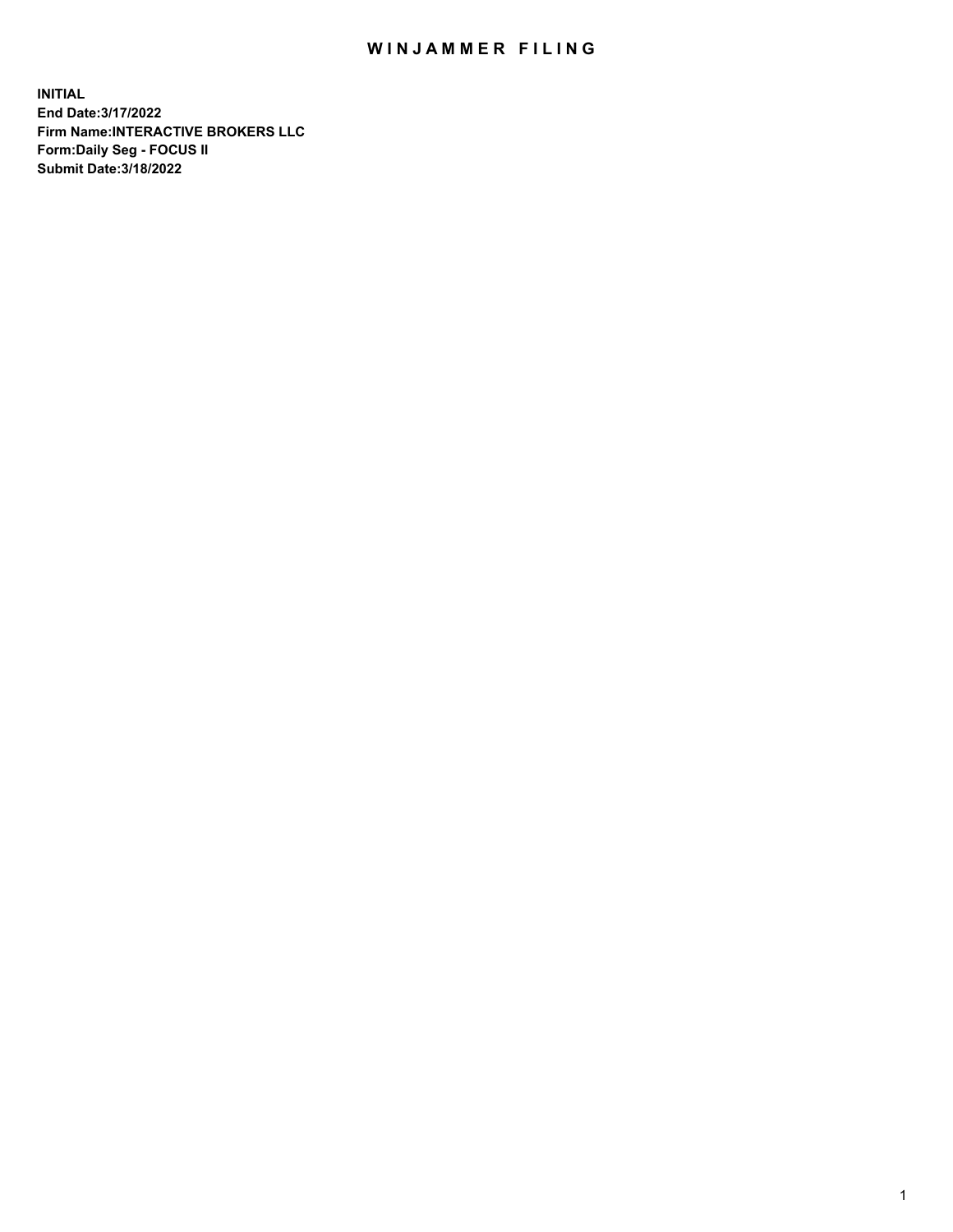**INITIAL End Date:3/17/2022 Firm Name:INTERACTIVE BROKERS LLC Form:Daily Seg - FOCUS II Submit Date:3/18/2022 Daily Segregation - Cover Page**

| Name of Company                                                                                                                                                                                                                                                                                                               | <b>INTERACTIVE BROKERS LLC</b>                                                                  |  |
|-------------------------------------------------------------------------------------------------------------------------------------------------------------------------------------------------------------------------------------------------------------------------------------------------------------------------------|-------------------------------------------------------------------------------------------------|--|
| <b>Contact Name</b>                                                                                                                                                                                                                                                                                                           | James Menicucci                                                                                 |  |
| <b>Contact Phone Number</b>                                                                                                                                                                                                                                                                                                   | 203-618-8085                                                                                    |  |
| <b>Contact Email Address</b>                                                                                                                                                                                                                                                                                                  | jmenicucci@interactivebrokers.c<br><u>om</u>                                                    |  |
| FCM's Customer Segregated Funds Residual Interest Target (choose one):<br>a. Minimum dollar amount: ; or<br>b. Minimum percentage of customer segregated funds required:% ; or<br>c. Dollar amount range between: and; or<br>d. Percentage range of customer segregated funds required between:% and%.                        | $\overline{\mathbf{0}}$<br>$\overline{\mathbf{0}}$<br>155,000,000 245,000,000<br>0 <sub>0</sub> |  |
| FCM's Customer Secured Amount Funds Residual Interest Target (choose one):<br>a. Minimum dollar amount: ; or<br>b. Minimum percentage of customer secured funds required:%; or<br>c. Dollar amount range between: and; or<br>d. Percentage range of customer secured funds required between:% and%.                           | $\overline{\mathbf{0}}$<br>$\overline{\mathbf{0}}$<br>80,000,000 120,000,000<br>0 <sub>0</sub>  |  |
| FCM's Cleared Swaps Customer Collateral Residual Interest Target (choose one):<br>a. Minimum dollar amount: ; or<br>b. Minimum percentage of cleared swaps customer collateral required:%; or<br>c. Dollar amount range between: and; or<br>d. Percentage range of cleared swaps customer collateral required between:% and%. | $\overline{\mathbf{0}}$<br>$\overline{\mathbf{0}}$<br>0 <sub>0</sub><br>0 <sub>0</sub>          |  |

Attach supporting documents CH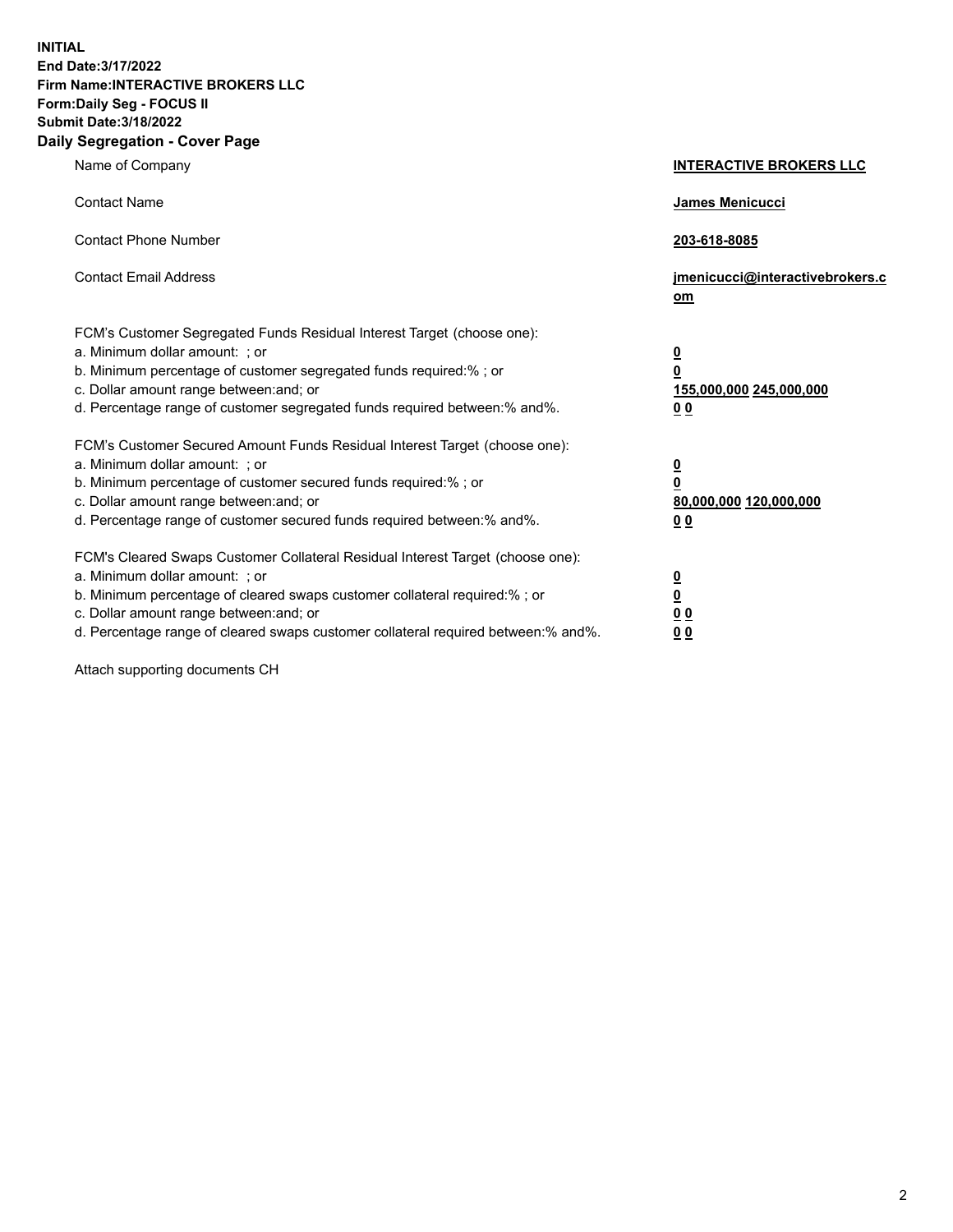**INITIAL End Date:3/17/2022 Firm Name:INTERACTIVE BROKERS LLC Form:Daily Seg - FOCUS II Submit Date:3/18/2022 Daily Segregation - Secured Amounts**

## Foreign Futures and Foreign Options Secured Amounts Amount required to be set aside pursuant to law, rule or regulation of a foreign government or a rule of a self-regulatory organization authorized thereunder **0** [7305] 1. Net ledger balance - Foreign Futures and Foreign Option Trading - All Customers A. Cash **520,927,121** [7315] B. Securities (at market) **0** [7317] 2. Net unrealized profit (loss) in open futures contracts traded on a foreign board of trade **10,516,056** [7325] 3. Exchange traded options a. Market value of open option contracts purchased on a foreign board of trade **109,014** [7335] b. Market value of open contracts granted (sold) on a foreign board of trade **-16,821** [7337] 4. Net equity (deficit) (add lines 1. 2. and 3.) **531,535,370** [7345] 5. Account liquidating to a deficit and account with a debit balances - gross amount **11,770** [7351] Less: amount offset by customer owned securities **0** [7352] **11,770** [7354] 6. Amount required to be set aside as the secured amount - Net Liquidating Equity Method (add lines 4 and 5) **531,547,140** [7355] 7. Greater of amount required to be set aside pursuant to foreign jurisdiction (above) or line 6. **531,547,140** [7360] FUNDS DEPOSITED IN SEPARATE REGULATION 30.7 ACCOUNTS 1. Cash in banks A. Banks located in the United States **17,364,679** [7500] B. Other banks qualified under Regulation 30.7 **0** [7520] **17,364,679** [7530] 2. Securities A. In safekeeping with banks located in the United States **521,554,400** [7540] B. In safekeeping with other banks qualified under Regulation 30.7 **0** [7560] **521,554,400** [7570] 3. Equities with registered futures commission merchants A. Cash **0** [7580] B. Securities **0** [7590] C. Unrealized gain (loss) on open futures contracts **0** [7600] D. Value of long option contracts **0** [7610] E. Value of short option contracts **0** [7615] **0** [7620] 4. Amounts held by clearing organizations of foreign boards of trade A. Cash **0** [7640] B. Securities **0** [7650] C. Amount due to (from) clearing organization - daily variation **0** [7660] D. Value of long option contracts **0** [7670] E. Value of short option contracts **0** [7675] **0** [7680] 5. Amounts held by members of foreign boards of trade A. Cash **105,206,649** [7700] B. Securities **0** [7710] C. Unrealized gain (loss) on open futures contracts **10,648,866** [7720] D. Value of long option contracts **109,014** [7730] E. Value of short option contracts **-16,821** [7735] **115,947,708** [7740] 6. Amounts with other depositories designated by a foreign board of trade **0** [7760] 7. Segregated funds on hand **0** [7765] 8. Total funds in separate section 30.7 accounts **654,866,787** [7770] 9. Excess (deficiency) Set Aside for Secured Amount (subtract line 7 Secured Statement Page 1 from Line 8) **123,319,647** [7380] 10. Management Target Amount for Excess funds in separate section 30.7 accounts **80,000,000** [7780] 11. Excess (deficiency) funds in separate 30.7 accounts over (under) Management Target **43,319,647** [7785]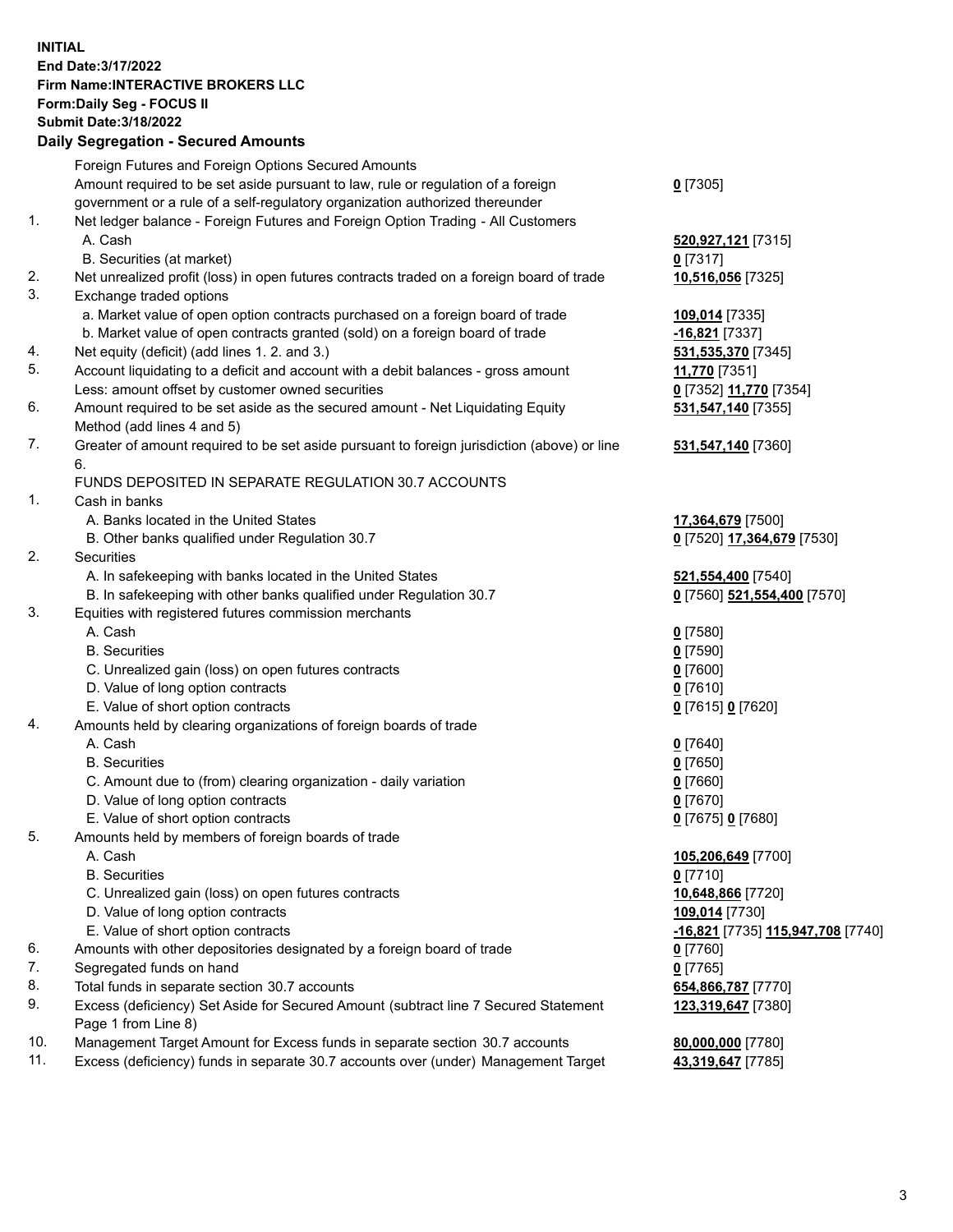**INITIAL End Date:3/17/2022 Firm Name:INTERACTIVE BROKERS LLC Form:Daily Seg - FOCUS II Submit Date:3/18/2022 Daily Segregation - Segregation Statement** SEGREGATION REQUIREMENTS(Section 4d(2) of the CEAct) 1. Net ledger balance A. Cash **8,168,305,294** [7010] B. Securities (at market) **0** [7020] 2. Net unrealized profit (loss) in open futures contracts traded on a contract market **249,446,543** [7030] 3. Exchange traded options A. Add market value of open option contracts purchased on a contract market **811,840,673** [7032] B. Deduct market value of open option contracts granted (sold) on a contract market **-675,924,308** [7033] 4. Net equity (deficit) (add lines 1, 2 and 3) **8,553,668,202** [7040] 5. Accounts liquidating to a deficit and accounts with debit balances - gross amount **1,092,247** [7045] Less: amount offset by customer securities **0** [7047] **1,092,247** [7050] 6. Amount required to be segregated (add lines 4 and 5) **8,554,760,449** [7060] FUNDS IN SEGREGATED ACCOUNTS 7. Deposited in segregated funds bank accounts A. Cash **928,254,199** [7070] B. Securities representing investments of customers' funds (at market) **5,359,474,280** [7080] C. Securities held for particular customers or option customers in lieu of cash (at market) **0** [7090] 8. Margins on deposit with derivatives clearing organizations of contract markets A. Cash **1,277,160,679** [7100] B. Securities representing investments of customers' funds (at market) **1,026,543,496** [7110] C. Securities held for particular customers or option customers in lieu of cash (at market) **0** [7120] 9. Net settlement from (to) derivatives clearing organizations of contract markets **30,869,097** [7130] 10. Exchange traded options A. Value of open long option contracts **811,840,673** [7132] B. Value of open short option contracts **-675,924,308** [7133] 11. Net equities with other FCMs A. Net liquidating equity **0** [7140] B. Securities representing investments of customers' funds (at market) **0** [7160] C. Securities held for particular customers or option customers in lieu of cash (at market) **0** [7170] 12. Segregated funds on hand **0** [7150] 13. Total amount in segregation (add lines 7 through 12) **8,758,218,116** [7180] 14. Excess (deficiency) funds in segregation (subtract line 6 from line 13) **203,457,667** [7190] 15. Management Target Amount for Excess funds in segregation **155,000,000** [7194] 16. Excess (deficiency) funds in segregation over (under) Management Target Amount **48,457,667** [7198]

Excess